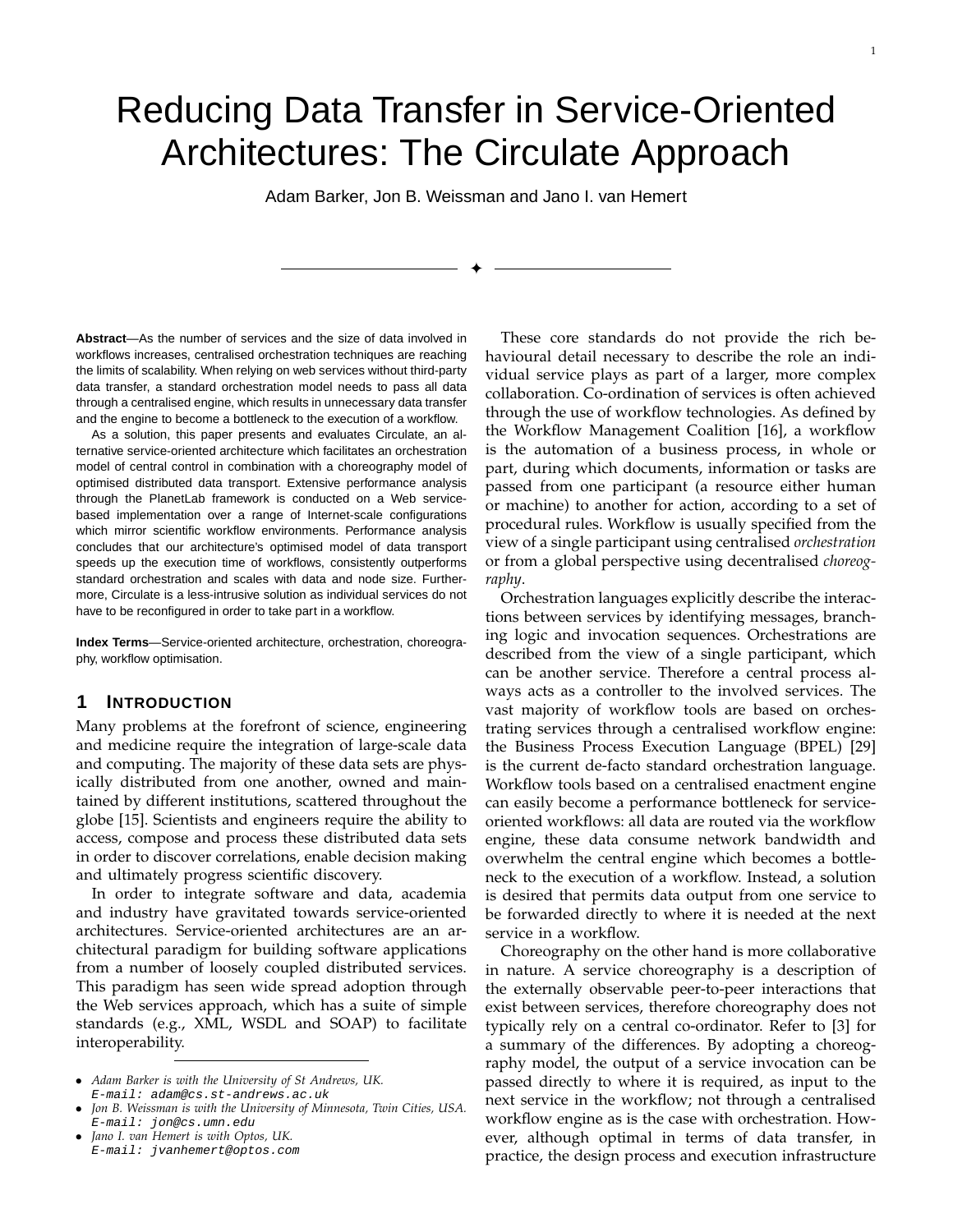for service choreography models are inherently much more complex than orchestration. Decentralised control brings a new set of problems, which are the result of message passing between asynchronous distributed and concurrent processes. Furthermore, current choreography techniques are invasive, in that each individual service needs to be re-engineered in order to take part in a choreography. There are relatively few decentralised choreography languages and even fewer implementations (discussed further in Section 8); the most prevalent being the Web Services Choreography Description Language (WS-CDL) [20].

This paper presents and evaluates the Circulate architecture, which sits in between pure orchestration (completely centralised) and pure choreography (completely decentralised). This centralised control flow, distributed data flow model maintains the robustness and simplicity of centralised orchestration but facilities choreography by allowing services to transfer data amongst themselves, without the complications associated with modelling and deploying service choreographies. The Circulate architecture reduces data transfer between services (which don't contain functionality for third-party data transfer), which in turn speeds up the execution time of workflows and removes the bottlenecks associated with centralised orchestration.

#### **1.1 Paper Contributions**

This paper makes the following core contributions:

• *Hybrid architecture:* Circulate is a hybrid between orchestration and choreography techniques: this model maintains the robustness and simplicity of centralised orchestration but facilities choreography by allowing Web services to transfer data amongst themselves. Importantly, the Circulate architecture is a general architecture and can therefore be implemented using different technologies and integrated into existing systems. However in this paper we will focus on an implementation based on Web services, which is used as the basis for our Internet-scale evaluation.

• *Internet-scale evaluation:* By avoiding the need to pass large quantities of intermediate data through a centralised server, we demonstrate through Internet-scale experimentation how the Circulate architecture reduces data transfer and therefore speeds up the execution time of a workflow. Our evaluation demonstrates how Circulate scales in terms of data size and node size across a range of common workflow topologies.

• *Less-intrusive solution:* In contrast with current service choreography techniques, Circulate is a less-intrusive solution. Our architecture is decoupled from the services they interact with and can be deployed without disrupting existing infrastructure; this means that services do not have to be altered before execution.

The remainder of this paper is structured as follows: Section 2 introduces Circulate by discussing the architecture, a Web services implementation and providing a concrete example. Section 3 extracts a set of recurring workflow patterns which will be referred to throughout the remainder of this paper. Section 4 discusses the experimental set up used as the basis for the performance analysis across Local Area Network (LAN) and Internet-scale network configurations; a cross product of workflow pattern, node size and network configuration.

Section 5 presents the results from our LAN configuration, covering the remote LAN case, where all services are deployed within a LAN but the workflow engine is remote (common Cloud configuration) and the local LAN case where both the services and engine are deployed on the same LAN. Section 6 presents the results from our Internet-scale configurations, executed over the PlanetLab network, these experiments are broken down into national (all nodes in the same country), continental (all nodes in the same continent) and world wide configurations. In Section 7 the Circulate architecture is applied to an end-to-end application, Montage [17], a benchmark in the High Performance Computing community. Section 8 presents related work covering: decentralised choreography languages, data flow optimisation techniques and Grid frameworks which contain thirdparty data transfers. Last, Section 9 presents conclusions and future work.

# **2 THE CIRCULATE ARCHITECTURE**

This Section describes the Circulate architecture's hybrid model, Web services implementation, API, a corresponding example of use.

#### **2.1 Circulate Actors**

The Circulate architecture is a hybrid between orchestration and choreography techniques. In order to provide Web services with the required functionality proxies are introduced. A proxy is a lightweight middleware that provides a gateway and standard API to Web service invocation. Proxies are less-intrusive than existing choreography techniques as individual services do not have to be reconfigured in order to take part in a workflow.



Fig. 1. Actors and interactions of the Circulate architecture. Web services are represented by hollow circles, proxies by solid circles, the workflow engine as a square, dashed lines are WAN hops, solid lines LAN hops.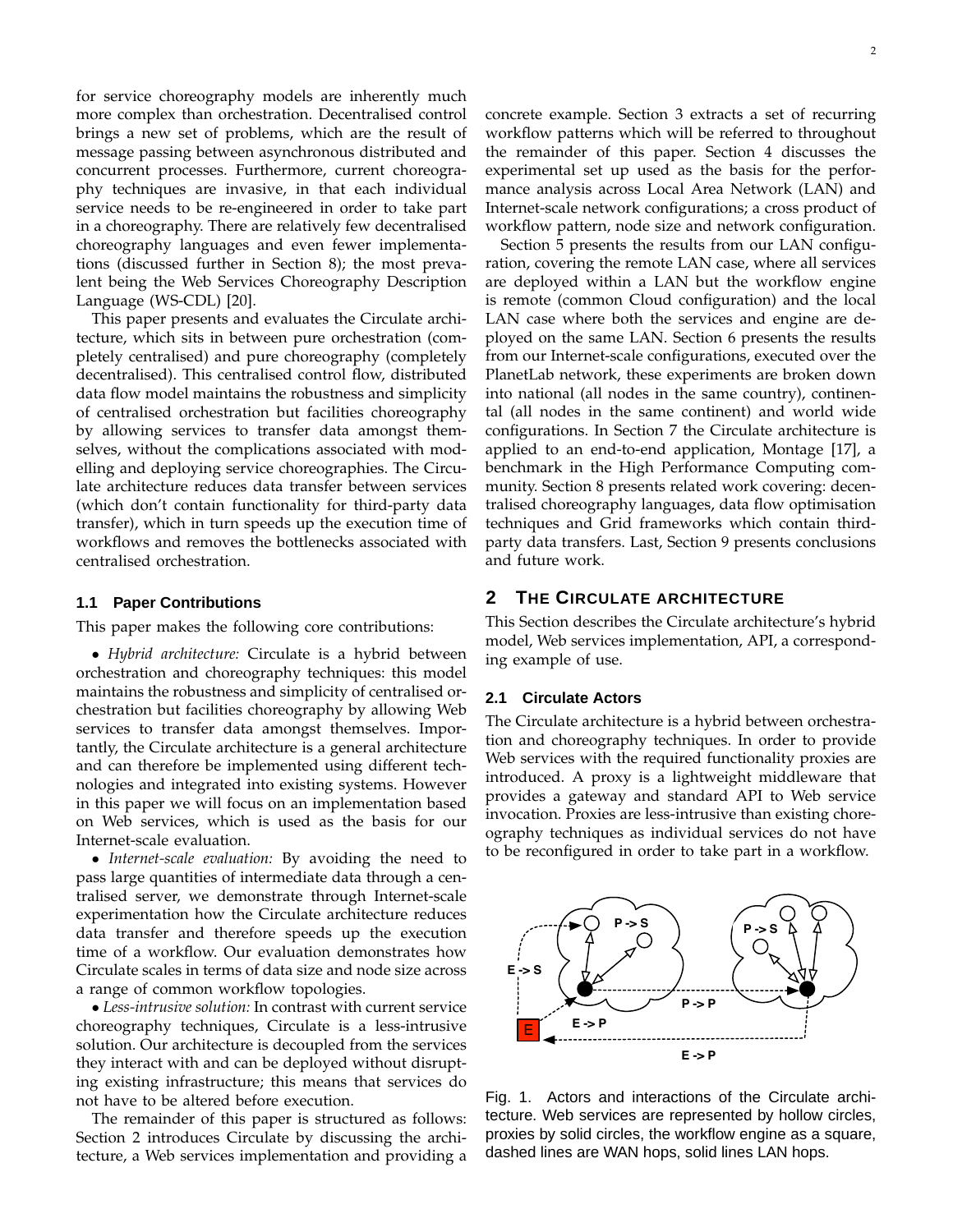Proxies are controlled through a centralised workflow engine, running an arbitrary workflow language; allowing standards-based approaches and tooling to be utilised. Proxies exchange references to data with the workflow engine and pass actual data directly to where they are required for the next service invocation. This allows the workflow engine to monitor the progress and make changes to the execution of a workflow.

To utilise a proxy, a Web service must first be registered. The Circulate actors and interactions are illustrated by Figure 1 and described below:

• *Engine to proxy (E*→*P) interaction*: In the standard orchestration model, the workflow engine interacts directly with all Web services, which for the remainder of the paper we will denote the engine to Web service interaction ( $E\rightarrow S$ ). Using the Circulate architecture, the workflow engine remains the centralised orchestrator for the workflow, however the task of service invocation is delegated to a proxy  $(E \rightarrow P)$ .

• *Proxy-Web service (P*→*S) interaction*: Proxies neither create Web service requests, nor do they utilise their responses. Proxies invoke services on behalf of a workflow engine, store the result (if required) and return a reference to the workflow engine.

• *Proxy to proxy (P*→*P) interaction*: Proxies invoke Web services on behalf of a workflow engine, instead of sending the results of a service invocation back to the workflow engine, they can be stored (if required) within the proxy. In order for a workflow to progress, i.e., the output of a service invocation is needed as input to another service invocation, proxies pass data amongst themselves, moving it closer to the source of the next Web service invocation.

Proxies are ideally installed as "near" as possible to enrolled Web services; by near we mean in terms of network distance, so that the communication overhead between a proxy and a Web service is minimised. Depending on the preference of an administrator, a proxy can be responsible for one Web service, 1:1 or multiple Web services, 1:N. Although it is ideal to place a proxy as closely as possible to an enrolled service (e.g., within the same network domain) it may not always be possible due to the network policy of a particular organisation. Performance benefit can still be accrued simply by harnessing the connectivity of proxies scattered across a network; this is demonstrated throughout our performance analysis across real networks, discussed further in Section 5, 6 and 7.

#### **2.2 Web Services Implementation**

WS-Circulate is implemented using a combination of Java and the Apache Axis Web services toolkit [2]. Proxies are simple to install and can be configured remotely, no specialised programming needs to take place in order to exploit their functionality. The only changes required are to the workflow specification itself which invokes methods on the proxy rather

than the services directly. WS-Circulate is multithreaded and allows several applications to invoke methods concurrently. Results from Web service invocations are stored at a proxy by tagging them with a UUID (Universally Unique Identifier) and writing them to disk. There is an assumption that there is sufficient disk space and that storage is temporary, which the proxy can clean up/delete afterwards. Proxies are made available through a standard WSDL interface. This interface contains the following operations: invoke, stage, returnData, flushTempData, addService, removeService, listOps, listOpParams, listOpReturnType, and listServices. Full details of the API and implementation of the proxy can be found in a complementary paper [4]. In order to simplify the development and deployment, issues of security have not been taken into account, this is left to future work.

#### **2.3 Circulate Example**

In order to demonstrate the Circulate architecture and API, consider the following simple scenario (an example of a fan-in pattern, discussed further in Section 3): three sources are queried for data via Web service interfaces, these data are combined and used as input to a final sink service, which processes these data and returns a results set. Using UML Sequence diagram notation, standard orchestration is illustrated by Figure 2 and Circulate by Figure 3. Thicker arrows represent data movement, data sizes are arbitrary and used for illustrative purposes only.



Fig. 2. UML Sequence diagram–orchestrated fan-in.

With reference to Figure 3, the first step in the workflow pattern involves making an invocation to the three source Web services source1-source3. Instead of contacting the service directly, a call is made to a proxy (source-proxy) which has been installed on the same server as the source1 Web service. The proxy invokes the query operation on the source1 service, the output is passed back to the proxy, tagged with a UUID (for reference later, e.g., retrieval, deletion etc.) and stored.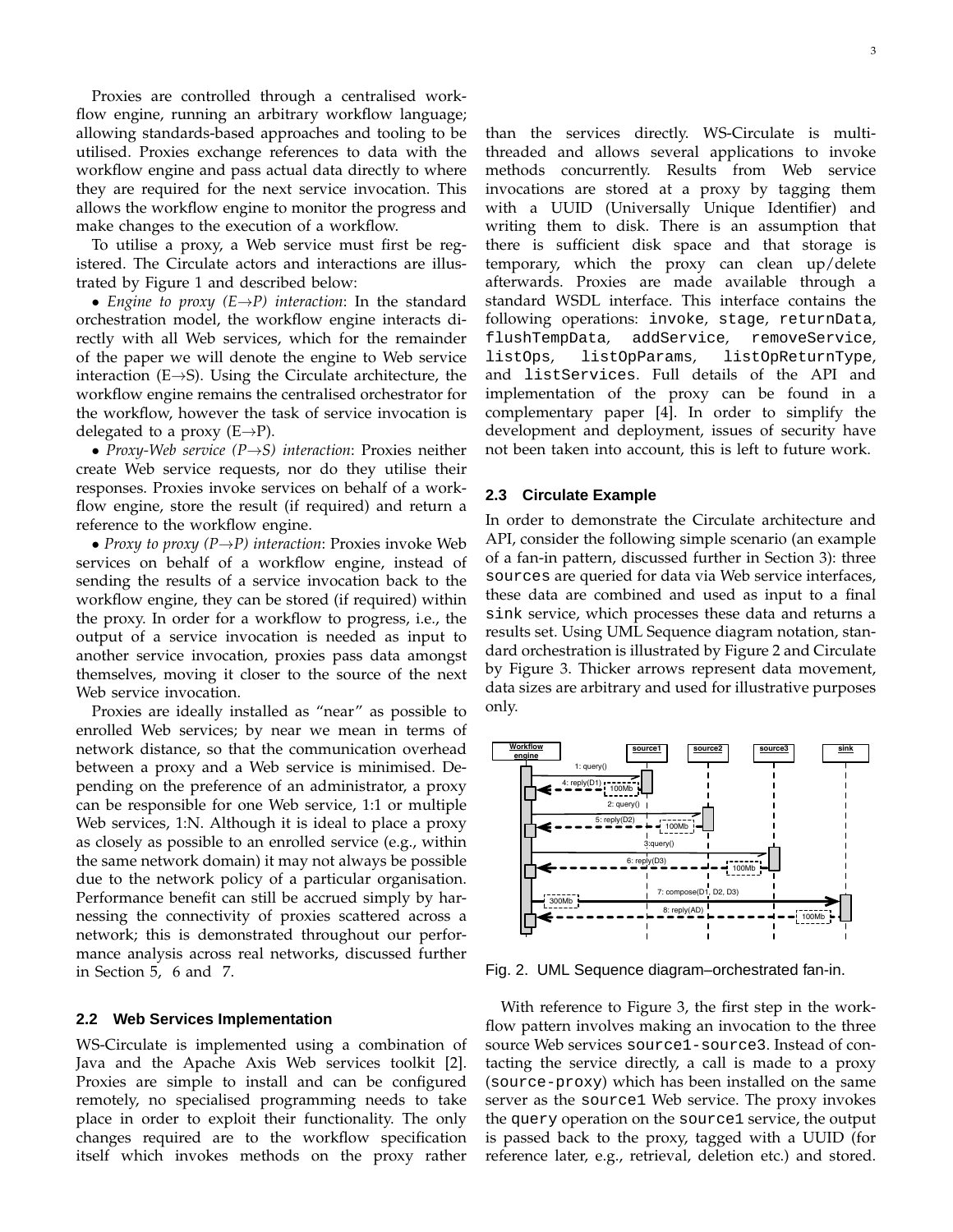

Fig. 3. UML Sequence diagram–Circulate fan-in.

The UUID (not actual data) is returned to the workflow engine. This process is repeated (either serially or in parallel) for source2 and source3 which could be served through the same proxy or an independent proxy.

The output from the Web service invocations are needed as input to the next service in the workflow, in this case the sink Web service. The workflow engine invokes the deliver operation on the source-proxy passing in the three UUID references along with the WSDL address of the sink-proxy. The source-proxy retrieves the stored data and transfers it across the network by invoking a stage operation on sink-proxy. Data are then stored at sink-proxy, if successful an acknowledgement message is sent back to source-proxy which is returned to the workflow engine.

The final stage in the workflow pattern requires using the output from the first three services as input to the sink Web service. The workflow engine passes the name of the service (sink) and operation (compose) to invoke and the UUID references, which are required as input. The proxy then moves the data across the local network and invokes the compose operation on the sink service. The output is again stored locally on the proxy and a UUID reference generated and passed back to the workflow engine. The workflow engine can then retrieve actual data from the proxy when necessary using the returnData operation.

# **3 WORKFLOW PATTERNS**

As with software design patterns, workflow patterns refer to recurrent problems and proven solutions in the development of workflow applications. There is a large body of workflow patterns research detailing a comprehensive set of patterns from both a control flow and data flow perspective, the most prevalent being the work by van der Aalst and Hofstede et al. [1] and the Service Interaction Patterns set by Barros et al. [6], a collection of thirteen recurring patterns derived from insights into business-to-business transaction processing.

Workflows in the scientific community are commonly modelled as Directed Acyclic Graphs (DAGs), formed from a collection of vertices (units of computation) and directed edges. DAGs present a *dataflow view*, here data are the primarily concern, workflows are constructed from data processing (vertices) and data transport (edges). DAGs may be used to model processes in which information flows in a consistent direction through a network of processors. The Genome Analysis and Database Update system (GADU) [26], the Southern California Earthquake Centre (SCEC) [13] CyberShake project, and the Laser Interferometer Gravitational-Wave Observatory (LIGO) [28] are all examples of High Performance Computing applications composed using DAGs.

OMII-Taverna [25] is an example of a popular tool used in the life sciences community in which workflows are represented as DAGs and executed using the serviceoriented paradigm.

This paper focuses purely on optimising serviceoriented workflows, where services are relatively simple and are not equipped to handle third-party transfers. For the remainder of this paper we take inspiration (i.e., patterns, input-output data relationships, scenarios) from DAG-based workflows but stress that we are focused purely on optimising service-oriented workflows.

## **3.1 Patterns**

From a DAG one can extract a number of isolated workflow patterns (sequence, fan-in and fan-out) which will be used as the basis for performance analysis throughout the remainder of this paper. It is important to note these patterns can be considered primitive or isolated patterns, many isolated patterns can in combination, form a macro-pattern, e.g., a fan-in followed by a fanout. This situation will be addressed when we discuss the Montage application in Section 7.

DAG-based workflows are not the only possible representation for workflows, however, they are used as the basis for evaluation in this paper as they are commonly used to represent scientific workflows.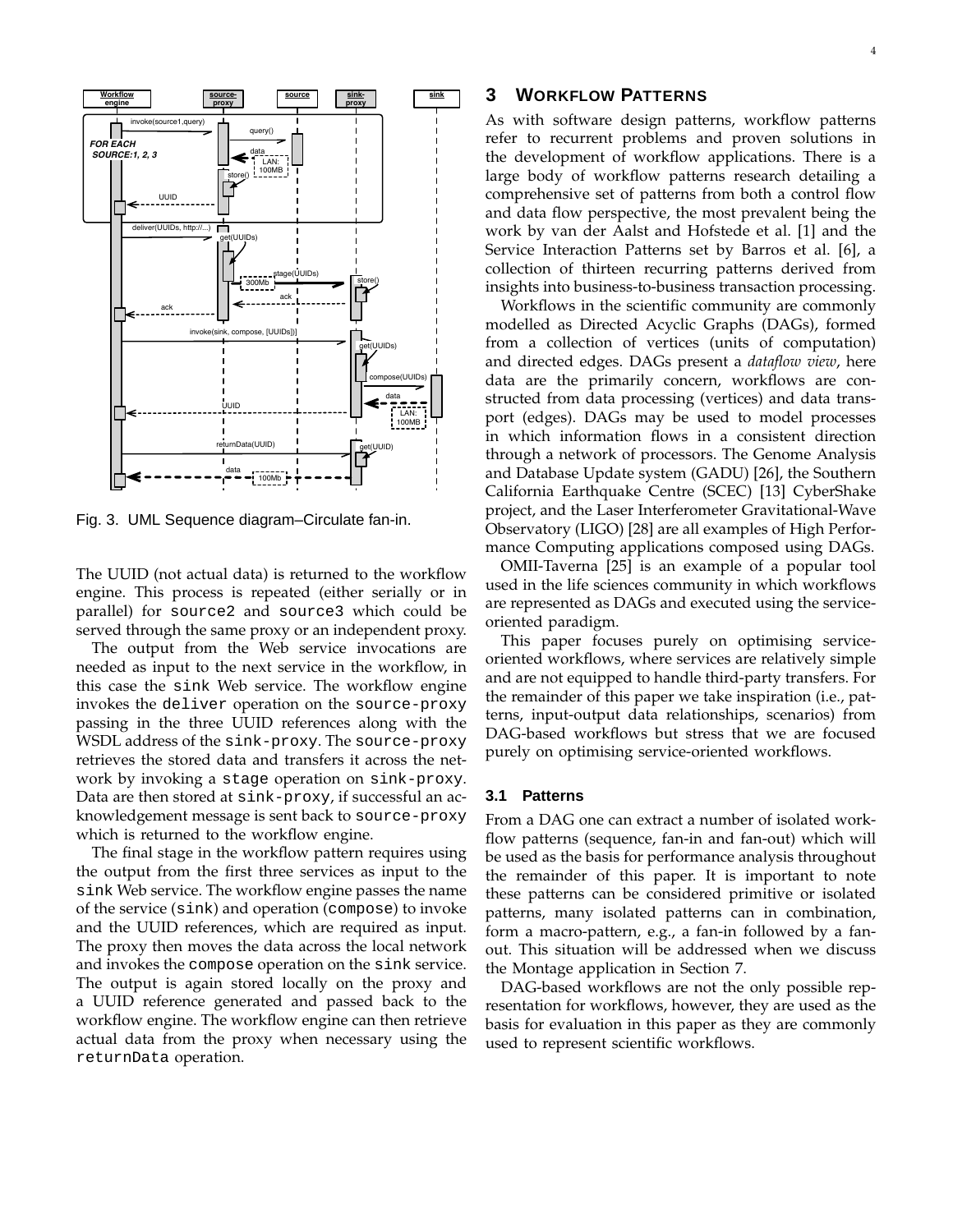$$
TC_{seq, nc} = \sum_{S_i=1}^{n} \left( \overleftrightarrow{C}_{E, S_i} \right)
$$
 (1)

$$
TC_{seq,circ} = \vec{C}_{E,P(S_1)} + \sum_{S_i=1}^{n} \left( \overleftrightarrow{C}_{P(S_i),S_i} \right) + \sum_{S_i=1}^{n-1} \left( \vec{C}_{P(S_i),P(S_{i+1})} \right) + \vec{C}_{P(S_n),E}
$$
(2)

$$
TC_{fi,nc} = \sum_{S_i=1}^{n} (\vec{C}_{S_i,E}) + \overleftrightarrow{C}_{E,S_{FI}}
$$
\n(3)

$$
TC_{fi,circ} = \sum_{S_i=1}^{n} (\overleftrightarrow{C}_{P(S_i),S_i}) + \sum_{S_i=1}^{n} (\overrightarrow{C}_{P(S_i),P(S_{FI})}) + \overleftrightarrow{C}_{P(S_{FI}),S_{FI}} + \overrightarrow{C}_{P(S_{FI}),E}
$$
(4)

$$
TC_{fo,nc} = \vec{C}_{S_{FO},E} + \sum_{S_i=1}^{n} \left( \overleftrightarrow{C}_{E,S_i} \right)
$$
\n
$$
(5)
$$

$$
TC_{fo,circ} = \overleftrightarrow{C}_{P(S_{FO}),S_{FO}} + \sum_{S_i=1}^{n} (\overrightarrow{C}_{P(S_{FO}),P(S_i)}) + \sum_{S_i=1}^{n} (\overleftrightarrow{C}_{P(S_i),S_i}) + \sum_{S_i=1}^{n} (\overrightarrow{C}_{P(S_i),E})
$$
(6)

Fig. 4. Equations modelling the standard orchestration and Circulate case for sequence (1 and 2), fan-in (3 and 4) and fan-out (5 and 6) patterns. Control flow is omitted.

Before we discuss each pattern we introduce the following mathematical notation which is used to provide a concrete representation of each pattern:

- $P_j$ : proxy.
- $\bullet$  S<sub>i</sub>: service.
- $P(S_i)$ : proxy for service  $S_i$ .

•  $\sum_{i,j}$  : proxy for service  $S_i$ .<br>•  $\overleftrightarrow{C}_{i,j}$  : round-trip communication cost between entities *i* and *j*.

•  $\vec{C}_{i,j}$  : one-way communication cost between entities *i* and *j*.

• *n* represents the number of services.  $S_{FI}$  is the fanin service, where all sources are sent,  $S_{FO}$  is the fan-out service, where source data are extracted.

•  $E$  : workflow engine.

•  $TC_{pat,nc||circ}$ : total communication cost of executing a workflow pattern (seq, fo, fi - sequence, fan-out, or fanin, respectively) in Circulate (circ) or non-Circulate (nc), i.e., standard orchestration architectures.

A mathematical representation of each pattern is provided in Figure 4 and illustrated further by Figure 5. We have chosen this method in order to identify generic trends of recurring patterns, which are both commonplace and reflect a realistic representation of how workflows are represented and executed. Complementing the pattern-based evaluation we also execute an end-to-end application, discussed in Section 7. With reference to Figure 4 and Figure 5 each pattern will now be explained in detail:

• *Sequential pattern*: This pattern involves the chaining of services together, where the output of one service invocation is used directly as input to another, i.e., serially. Data are sent from the workflow engine to the



Fig. 5. Experiment setup used for the analytical model and the pattern-based performance analysis. Data flow in the sequential (first column), fan-in (second column) and fan-out (third column) patterns for the centralised architecture using standard services (1,3,5) and the Circulate architecture (2,4,6). Control flow messages are omitted. This example shows 4 services, each proxy is deployed on the same server as the service it is invoking.

first service in the chain and returned from the final service in the chain to the workflow engine.

For the standard orchestration model (equation 1, phase 1 of Figure 5)  $TC_{seq,nc}$  involves round-trip communications ( $\check{C}$ ) between services  $S_1 \dots S_n$ . For the Circulate architecture (equation 2, phase 2 of Figure 5)  $TC_{seq,circ}$  is calculated as follows: initial data are sent one-way  $(\vec{C})$  from the workflow engine E to the first proxy  $P(S_1)$ , then round-trip ( $\check{C}$ ) between all proxies and services  $P(S_1), S_1, \ldots, P(S_n), S_n$ , one-way ( $\vec{C}$ ) be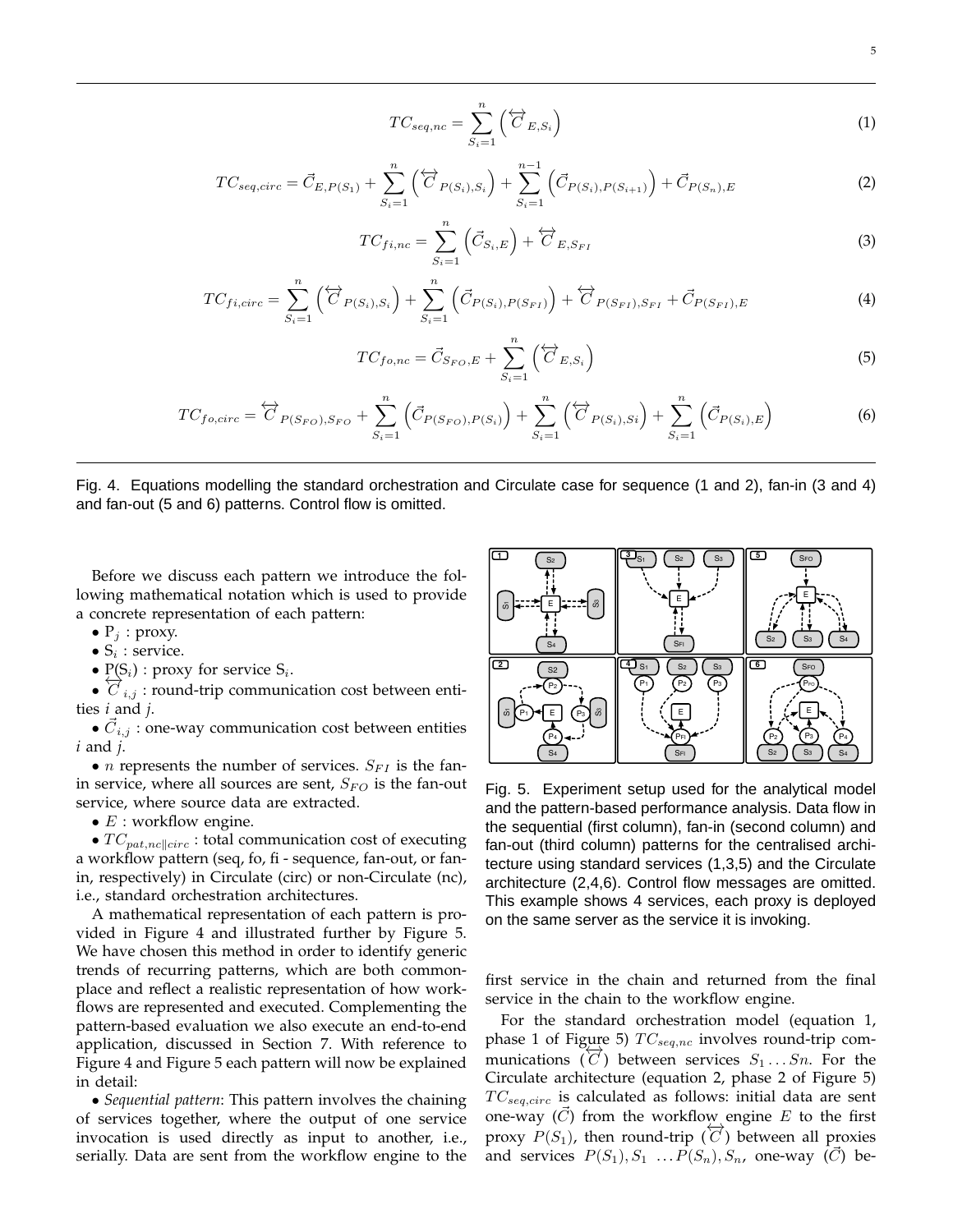tween  $n-1$  proxies, and finally one-way (C) between the final proxy  $P(S_n)$  and the workflow engine E.

• *Fan-in pattern*: The fan-in pattern explores what happens when data are gathered from multiple distributed sources, concatenated and sent to a service acting as a sink. Multiple services are invoked with a control flow (no data are sent) message asynchronously, in parallel, data are returned from each service. Once data has been received from all source services it is concatenated and sent to the sink service as input, which in turn returns final output data to the workflow engine.

For the standard orchestration model (equation 3, phase 3 of Figure 5)  $TC_{fi,nc}$  involves one-way (C) communications between all sources of data  $S_1 \ldots S_n$  and the workflow engine  $E$ , all source data are then sent roundtrip  $(\check{C})$  between the workflow engine and the final sink service  $S_{FI}$ .

For the circulate architecture (equation 4, phase 4 of Figure 5)  $TC_{fi,circ}$  involves round trip ( $\check{C}$ ) communications between all source proxies and all source services  $P(S_1) \dots P(S_n)$ , one-way communication ( $\vec{C}$ ) between all source proxies  $P(S_1) \dots P(S_n)$  and the sink proxy  $P(S_{FI})$ , once received by the sink proxy round-trip communication ( $\hat{C}$ ) takes place between the sink proxy  $P(S_{FI})$  and the sink service  $S_{FI}$ , finally data are sent one-way  $(\vec{C})$  back to the workflow engine E.

• *Fan-out pattern*: This pattern is the reverse of the fanin pattern, here the output from a single source is sent to multiple sinks. An initial source service is invoked with a control flow message (again no actual data are sent), the service returns data as output. These data are sent, asynchronously in parallel to multiple services as input, each service returns final data to the workflow engine.

For the standard orchestration model (equation 5, phase 5 of Figure 5)  $TC_{fo,nc}$  involves one-way communication (C) between the source service  $S_{FO}$  and the workflow engine  $E$ , followed by round-trip communication ( $\hat{C}$ ) between the workflow engine E and all sink services  $S_1 \ldots S_n$ .

For the Circulate architecture (equation 6, phase 6 of Figure 5)  $TC_{fo,circ}$  involves round-trip communication ( $\check{C}$ ) between the source proxy  $P(S_{FO})$  and the source service  $S_{FO}$ , one-way communication ( $\vec{C}$ ) between the source proxy  $P(S_{FO})$  and all sink proxies  $P(S_1) \dots P(S_n)$ , round-trip communication ( ${}^{\circ}C$ ) between all sink proxies  $P(S_1) \dots P(S_n)$  and all sink services  $S_1 \ldots S_n$ , finally one-way communication ( $\vec{C}$ ) between all sink proxies  $P(S_1) \dots P(S_n)$  and the workflow engine E.

## **4 EXPERIMENTAL SETUP**

A number of performance analysis experiments have been devised in order to observe and analyse the behaviour of various workflow patterns and variables to compare the Circulate architecture with that of a standard centralised orchestration model. The following sections describe the structure of the resulting performance

analysis experiments which are based the workflow patterns described in Section 3.

#### **4.1 Node Size and Network Configurations**

In our experimental set up, data flows with no data transformations (i.e., the output of one method invocation is the input to another). We use non-blocking asynchronous communication between the Web services, although data forwarding between proxies occurs after all Web services have finished execution.

For each of the 3 workflow patterns: sequence, fan-in and fan-out, the time taken for the pattern to complete using centralised orchestration and using the Circulate architecture is recorded (in milliseconds) as the size of the input data (in Megabytes) is increased. This basic set up is then run incrementally over a number of workflow node sizes: 4, 8 and 16 nodes in order to explore the affects of scalability. Each node size (i.e., 4, 8 or 16) is then run over different network configurations to explore how network configuration affects the performance of a workflow.



Fig. 6. Configurations from left to right: local LAN, remote LAN, Internet-scale. Services, proxies and the workflow engine are always deployed on separate machines.

We have selected the following network configurations (illustrated by Figure 6) which mimic common scenarios when composing sets of geographically distributed services:

• *LAN experiments:* Moving the Web services to a relatively uniform network topology in terms of speed, e.g., a LAN, allows for a simplified analysis of the two models. In a LAN, it is expected that the cost of the communication links E→S, E→P, P→S and P→P have little variance in terms of bandwidth. In this case the performance benefit with respect to the different workflow patterns may be exposed more readily. We explore this with a LAN configuration with a local workflow engine (same LAN) and a LAN configuration with a remote workflow engine (connected through a WAN).

• *Internet-scale experiments:* PlanetLab [9] is a global research network of distributed servers that supports the development of new network services. We have heavily utilised this framework in order to evaluate the performance of the Circulate architecture across Internet-scale networks. We have subdivided the pattern-based PlanetLab experiments into 3 configurations which mimic the typical geographical distribution patterns found in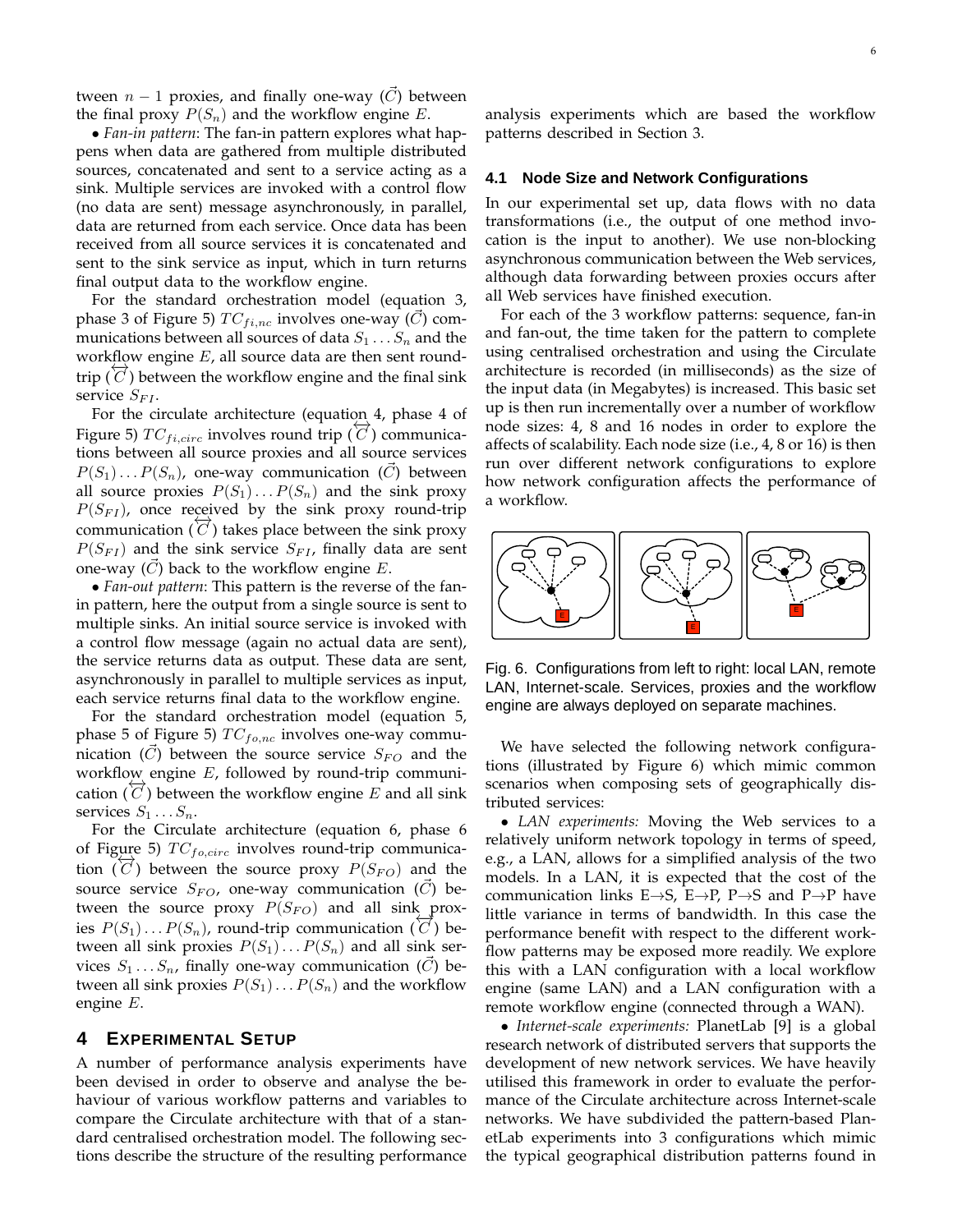workflow applications: 'National' (all nodes in the same country), 'Continental' (nodes in different countries on the same continent), and 'World-wide' (nodes spread throughout the globe). Finally, to demonstrate end-toend performance, an end-to-end application is executed across the PlanetLab framework.

#### **4.2 Experiment Cross Product**

The configuration of our experiments mirror that of a typical workflow scenario, where collections of physically distributed services need to be composed into a higher level application, scaling from LAN to Internetscale network configurations. In order to create a uniform test environment, proxies invoke Web services with one operation which inputs and outputs Java byte arrays transferred using SOAP. The cross product of each workflow pattern, node size and network configuration has been executed 100 times (combined standard deviation can be seen on graphs where a mean performance benefit is reported) over a set of distributed Linux machines running the WS-Circulate architecture discussed in Section 2.2. The experiments and graphs (throughout this paper) can be summarised as follows:

- 1)  $x$ -axis displays the size of the initial input file in Megabytes: for the sequence pattern this displays the size of data *sent* to the first service in the workflow, for fan-in and fan-out this represents the size of data *returned* by the first service.
- 2) For the LAN experiments the size of the initial input file ranges from 2MB to 96MB with a total of 12 data points collected. For the Internet-scale experiments the size of the initial input file ranges from 2MB to 64MB with a total of 10 data points collected. Each experiment is executed 100 times.
- 3) The  $y$ -axis displays the mean performance benefit. The mean performance benefit is calculated by dividing the mean time taken to execute the workflow using standard orchestration (i.e., non-proxy, fully centralised) and dividing it by the mean time taken to execute the workflow using the Circulate architecture. For example, a result of 2.0 means that the Circulate architecture executes a workflow twice as fast as standard orchestration.
- 4) Graphs that represent a performance benefit are shown together with a combined standard deviation of the two populations: orchestration and Circulate, represented by equation 7.

$$
\sqrt{\left(\frac{\text{stdev-non-circ}}{\text{mean-non-circ}}\right)^2 + \left(\frac{\text{stdev-circ}}{\text{mean-circ}}\right)^2} \tag{7}
$$

# **5 LAN CONFIGURATION**

A pool of computers from the University of Edinburgh Distributed Informatics Computing Environment  $(DICE)^1$  LAN were selected as workflow nodes for these configurations. These machines are all located in the same building and are connected to the network via a 100 Mbit network connection. All these machines share the same hardware/operating environment: Intel Core 2 Duo with 2GB RAM running Ubuntu version 7.04. In addition to these matched machines, similar servers (separate machines) were chosen to act as the workflow engine, allowing us to explore the remote orchestration case and the local orchestration case.

#### **5.1 LAN - Remote Orchestration**

By moving the workflow engine outside of the LAN configuration, we can explore workflow engine to Web service  $(E \rightarrow S)$  communication. This reflects a very common real world scenario where a particular organisation provides all of the Web services used to compose a workflow, but these services are being orchestrated remotely. In particular this is applicable to Cloud Computing scenarios (for example Amazon Elastic Compute Clouds<sup>2</sup>) where services are typically hosted on groups of co-located machines and where the end user requiring these services is remote.

Figure 7(a) displays the mean performance benefit across each of the workflow patterns, on a LAN with 4 nodes, where all Web services are mapped to a single proxy and the workflow engine is remote from both proxies and services.

As one can observe from Figure 7(a), for all patterns the Circulate architecture outperforms the standard orchestration model, i.e., the mean performance benefit is larger than 1 even at low data sizes. The fan-in pattern shows the greatest benefit.

To justify, as the workflow engine lies outside the LAN where the Web services and proxies are deployed, the E→S and E→P links can be considered "expensive" WAN hops. As the proxy is deployed on the same LAN as the Web services it is invoking the  $P\rightarrow S$  link is a less expensive LAN hop. Within a standard orchestration model, all data pass through a centralised workflow engine, hence all data are transferred over the expensive  $E \rightarrow S$  link. Using the Circulate architecture, most of the processing for each of the patterns takes place over the less expensive P→S link; intermediate data are housed within the proxy. Data are only sent over the expensive  $E \rightarrow P$  link at the start of the sequence pattern and the end of all patterns.

One can make the following observations from the LAN-scale experiments:

• *Patterns:* With reference to Figure 7(a), the worst performing pattern in this scenario was the sequence

1. http://www.dice.inf.ed.ac.uk [24/02/11]

<sup>2.</sup> http://aws.amazon.com/ec2 [24/02/11]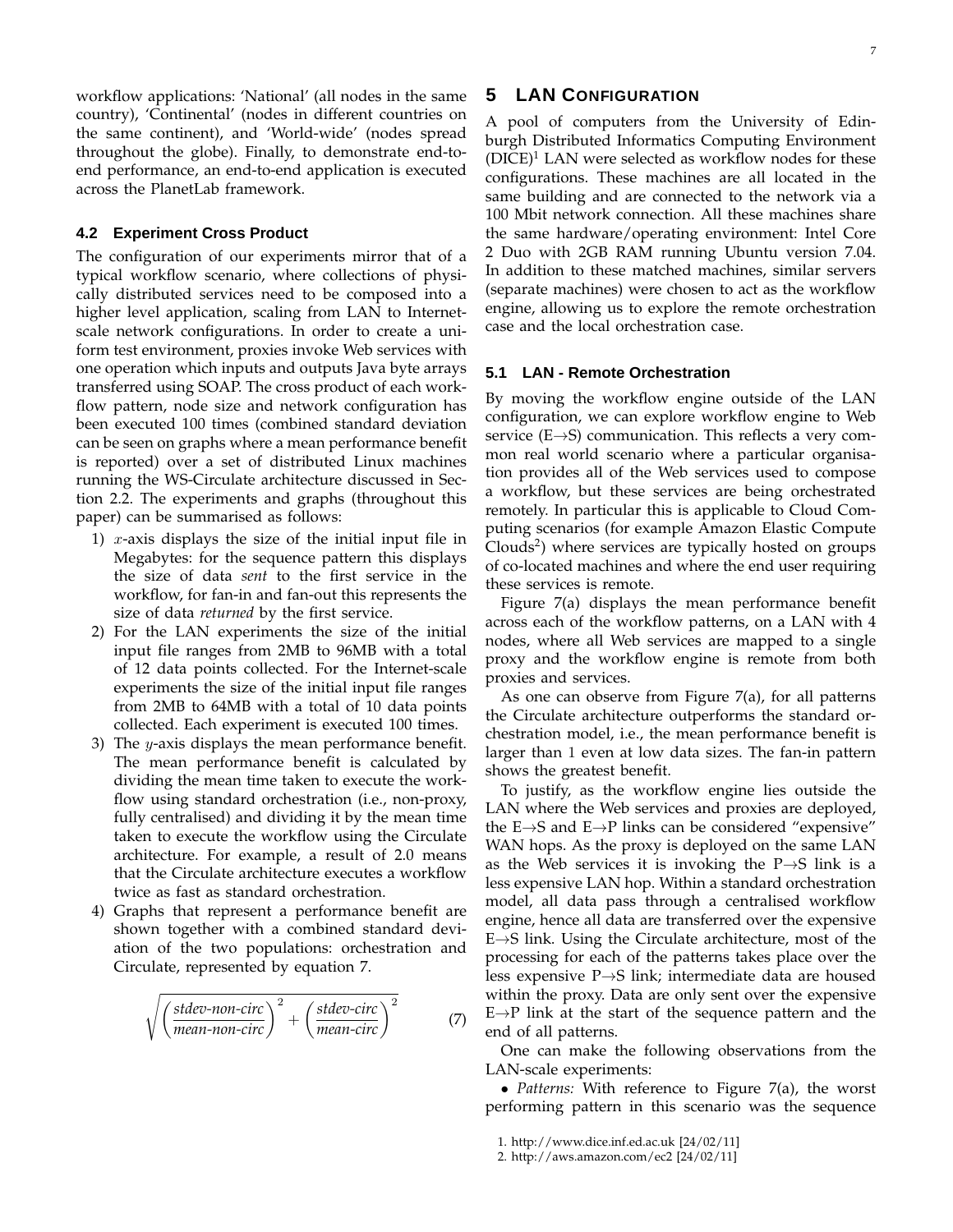

Fig. 7. Remote LAN configurations

pattern, however even this pattern demonstrates the significant advantage of using the Circulate architecture. At 2MB, the mean performance benefit is just 1.03, at 96MB this benefit increases to 2.0. Looking at the best performing pattern, fan-in, at 2MB the mean performance benefit is 2.0, at 96MB the mean performance benefit has risen to 16.8.

• *Node size:* In order to explore scalability, the same experiment was run over 8-node and 16-node configurations. One proxy is assigned to each group of four Web services, resulting in 2 proxies for the 8-node experiment and 4 proxies for the 16-node experiment. As per the previous setup, the workflow engine is remote from all services and proxies. Figure 7(b) illustrates the mean performance benefit of each of the node configurations when compared to the centralised orchestration model for the fan-in pattern. We have selected the fan-in pattern as it demonstrates the most consistent improvement in performance.

The Circulate architecture always outperforms the centralised orchestration model for each of the node configurations. To justify, as the number of proxies increases, so does the  $P \rightarrow P$  communication, which adds a minimal additional cost to the execution of a workflow. However, this minimal overhead only adds an additional cost in comparison with using a configuration where all services share the same proxy. Our scaling experiment demonstrates that Circulate outperforms traditional orchestration for all node sizes in the remote LAN case.

• *Data size:* As the size of data involved in each of the patterns increases, the cost of processing the expensive WAN hops also increases. As the Circulate architecture reduces these more expensive WAN hops, the benefit of utilising the architecture increases in proportion to the size of data involved in a workflow. To quantify (with reference to Figure 7(b)), at 16MB the 8-node fan-in pattern's mean performance benefit was 1.9, at 96MB this increased to 6.4. At 16MB the 16-node fanin pattern's mean performance benefit was 2.2, at 96MB this increased to 4.4.

## **5.2 LAN - Local Orchestration**

In order to explore the limits of our approach, the workflow engine is deployed on a computer that is also connected to the proxies and Web services via a network switch. This is a suitable experimental setup to test the assumption of communication link equality but does not necessarily reflect common deployed patterns of Web services, normally the workflow engine is remote.

Figure 7(c) displays the mean performance benefit as the data size increases across each of the 3 workflow patterns on a LAN running a local workflow engine, with 4-nodes, where 4 Web services each share a proxy.

In a LAN environment we make the assumption that the cost of communication is relatively uniform, therefore the cost of E $\rightarrow$ S, E $\rightarrow$ P, P $\rightarrow$ S and P $\rightarrow$ P can be considered approximately equal. The Circulate architecture introduces extra communication links (between  $P\rightarrow S$ ) across this uniform network topology, which in turn degrades the execution time of a workflow when compared to standard orchestration. With reference to Figure 7(c) the fan-in pattern demonstrates similar performance to the standard orchestration model, while the standard orchestration model outperforms the fan-out and sequence patterns.

#### **6 INTERNET-SCALE CONFIGURATIONS**

Moving the experiments to the PlanetLab configurations allows the Circulate architecture to be evaluated over Internet-scale networks. The PlanetLab environment configurations are based on the geographical location of the nodes, which in turn are used as an indicator of communication link cost. By grouping the nodes, certain realistic scenarios can be constructed for the experiments. For example, by using a group of nodes all located in France, one can execute a workflow simulating the interactions between collaborating French universities; such scenarios are common place in largescale workflows. The PlanetLab configurations all use a remote workflow engine, this is a common feature of scientific workflows, as one can imagine a scientist in a remote location orchestrating resources from a number of collaborating institutions.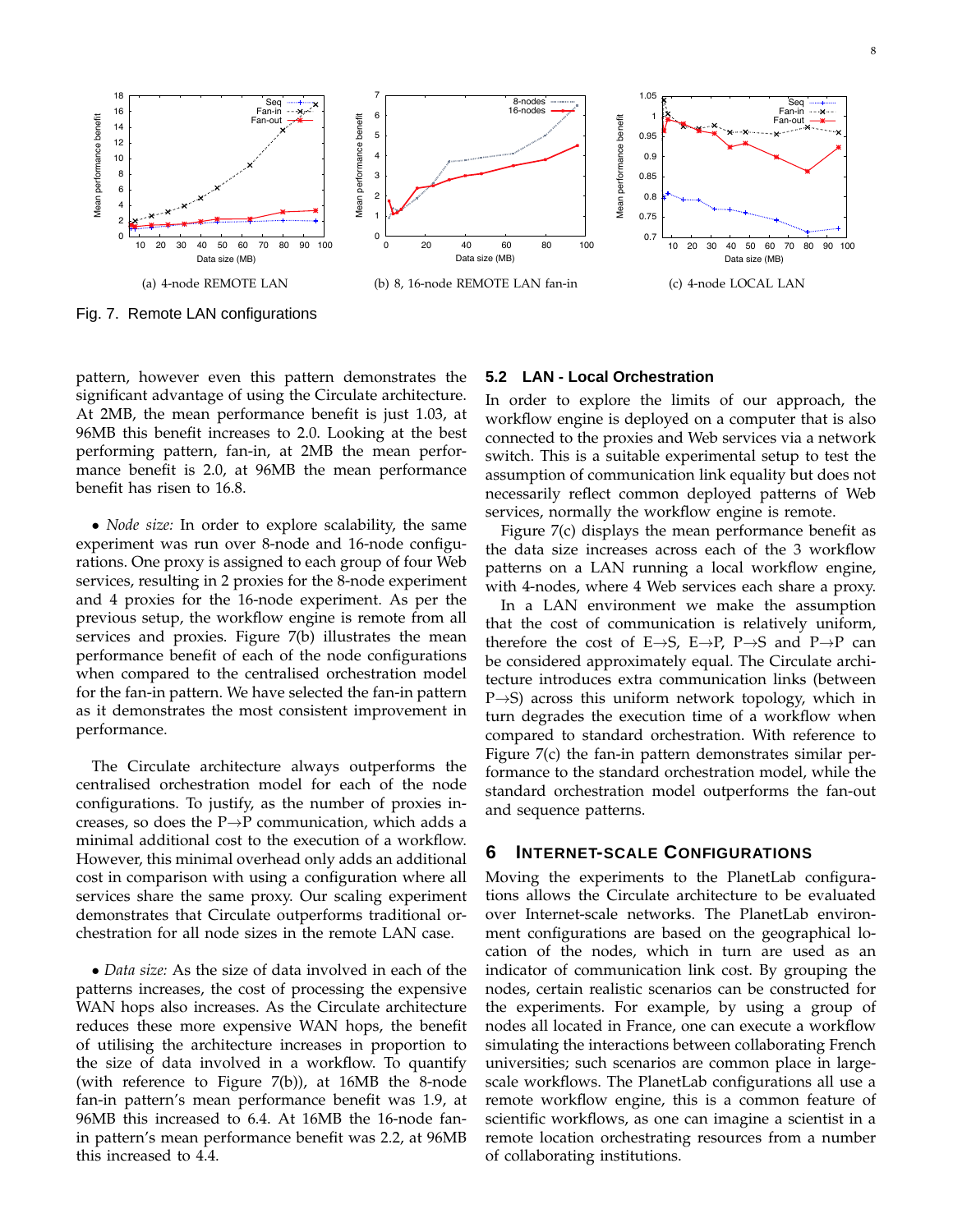

Fig. 8. National (4-node), continental (8-node) and global (16-node) PlanetLab configurations

Due to the variable nature of PlanetLab, node selection was a complex matter. We ran extensive tests to locate groups of nodes that we could reliably access throughout the duration of our experiments. After these preliminary tests nodes from France, Germany and the USA were selected, each nodes are shown in Table 1. Each workflow pattern was then executed over nodes from Table 1, mashed up using different geographical network configurations. The breakdown of each pattern, network configuration and mean performance benefit is displayed in Table 2.

TABLE 1 PlanetLab node selection.

| France   | Germany           | USA          |  |
|----------|-------------------|--------------|--|
| inisa.fr | uni-konstanz.de   | brown.edu    |  |
| inria.fr | uni-goettingen.de | mit.edu      |  |
| utt.fr   | uni-paderborn.de  | poly.edu     |  |
|          | fraunhofer.de     | umd.edu      |  |
|          | tu-darmstadt.de   | byu.edu      |  |
|          |                   | postel.org   |  |
|          |                   | iit-tech.net |  |

• *National–4-node*: Within the national configuration, 4 nodes were selected to deploy the Web services, a further node acted as a shared proxy and the workflow engine was deployed on a final node that is a separate node from the proxy and services. The mean performance benefit for the France configuration is displayed in Fig-

TABLE 2 National (4-node), continental (8-node) and world wide (16-node) PlanetLab mean performance benefits.

| Configuration        | <b>Best</b> | Worst | Mean |
|----------------------|-------------|-------|------|
| 4-node - France      |             |       |      |
| Seq                  | 1.49        | 1.27  | 1.39 |
| Fan-in               | 1.30        | 1.08  | 1.27 |
| Fan-out              | 1.61        | 1.4   | 1.43 |
| Overall              |             |       | 1.36 |
| 4-node - Germany     |             |       |      |
| Seq                  | 1.72        | 1.50  | 1.58 |
| Fan-in               | 3.13        | 2.72  | 2.94 |
| Fan-out              | 1.82        | 1.64  | 1.69 |
| Overall              |             |       | 2.07 |
| 4-node - USA         |             |       |      |
| Seq                  | 1.76        | 1.50  | 1.61 |
| Fan-in               | 1.95        | 1.69  | 1.85 |
| Fan-out              | 1.85        | 1.30  | 1.61 |
| Overall              |             |       | 1.69 |
| 8-node - Europe      |             |       |      |
| Seq                  | 2.42        | 2.18  | 2.27 |
| Fan-in               | 1.69        | 1.56  | 1.61 |
| Fan-out              | 1.87        | 1.67  | 1.72 |
| Overall              |             |       | 1.87 |
| 8-node - USA         |             |       |      |
| Seq                  | 2.04        | 1.64  | 1.75 |
| Fan-in               | 2.22        | 1.79  | 2.04 |
| Fan-out              | 1.27        | 1.11  | 1.18 |
| Overall              |             |       | 1.66 |
| 16-node - World wide |             |       |      |
| Seq                  | 1.44        | 1.12  | 1.29 |
| Fan-in               | 2.63        | 1.92  | 2.32 |
| Fan-out              | 1.89        | 1.04  | 1.22 |
| Overall              |             |       | 1.61 |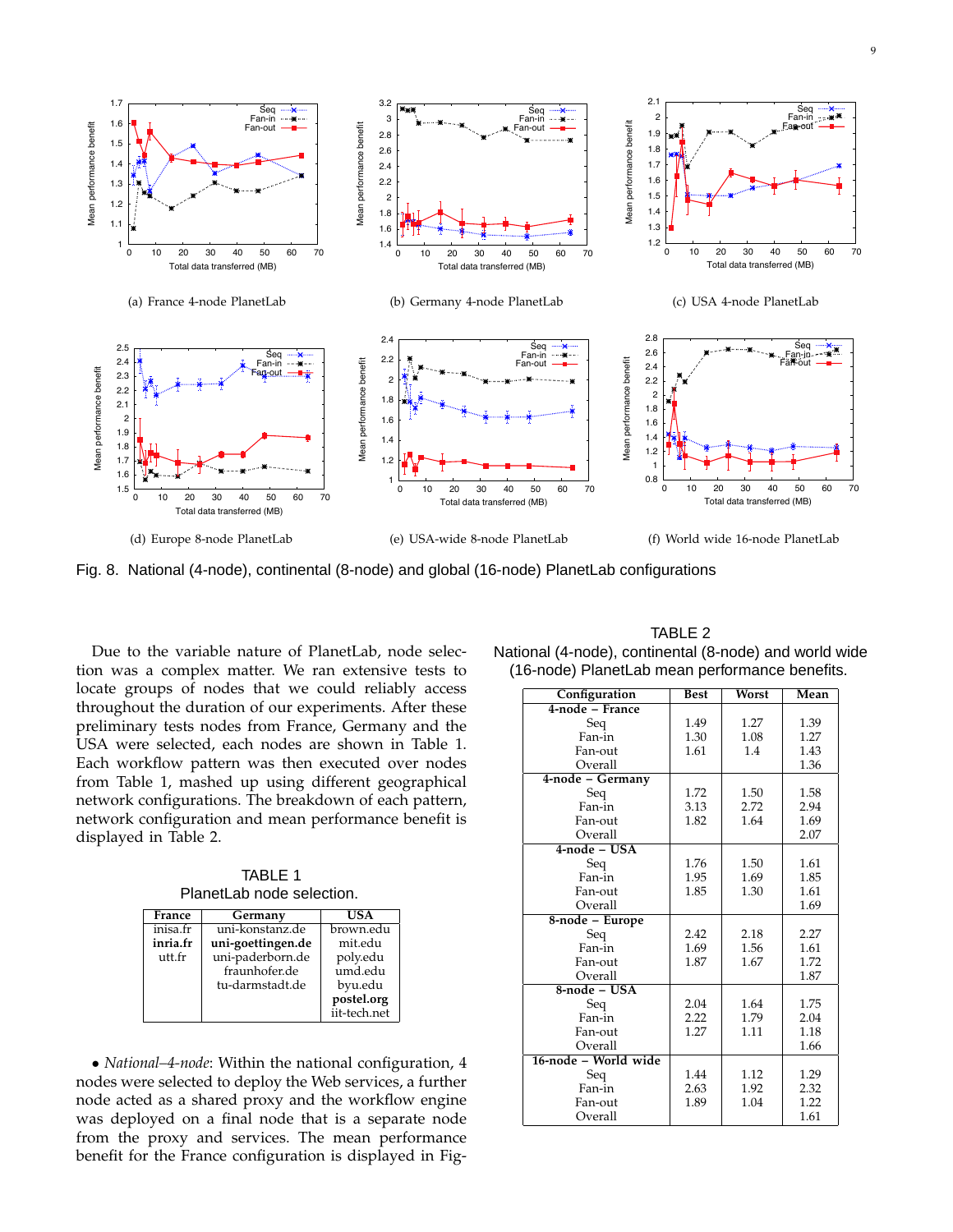ure 8(a), the Germany configuration in Figure 8(b) and the USA configuration in Figure 8(c).

• *Continental–8-node*: In order to separate the nodes further, each workflow pattern was executed across 2 continental configurations. The first was a European set, which contained nodes from both France and Germany. The second utilised nodes across the USA. 8 Web services were deployed across 8 nodes, a further 2 nodes acted as proxies for groups of 4 Web services, a final node acted as a workflow engine that is a separate node from any of the proxies and services. The mean performance benefit for the European configuration is displayed in Figure 8(d) and USA-wide configuration in Figure 8(e).

• *World wide–16-node*: The final PlanetLab experiment executed each pattern across all available nodes in the previous configurations. 16 Web services were deployed across 16 nodes, 4 proxies were deployed across separate nodes, which manage 4 Web services each, a final node acted as the workflow engine that is a separate node from any of the proxies and services. The mean performance benefit for the world wide configuration is displayed in Figure 8(f).

One can make the following observations from the Internet-scale experiments:

The Circulate architecture always outperformed the centralised orchestration model. The greatest overall improvements in performance were seen on the 4-node Germany configuration (2.07 overall mean performance benefit), 8-node Europe configuration (1.87 overall mean performance benefit), and 4-node USA configuration (1.69 overall mean performance benefit).

• *Patterns:* If we calculate the mean across all Internetscale network configurations (i.e., the 4, 8 and 16-node) from Table 2 the following trends can be observed: the sequence pattern demonstrated a performance benefit of 1.65, fan-in a performance benefit of 2.01 and fan-out a performance benefit of 1.48.

• *Data size:* As one can observe from Figures 8(a) to 8(f), the Internet-scale configurations were more variable than the LAN experiments. However the general trend was that as the data size increased the benefit either improved or remained relatively constant.

• *Node size:* Obtaining general trends on the PlanetLab results was not as straight forward as the LAN configurations. Unlike the relatively uniform LAN environment, the performance across PlanetLab is heavily dependent on the quality of links utilised and current load of the network (observed by the error bars in Figure 8). As we have discovered PlanetLab links vary radically in quality. For example, the overall improvement in the 4-node German configuration (2.07 mean performance benefit) is higher than in the 4-node France configuration (1.36 mean performance benefit). Analysing individual runs it was found that the  $E \rightarrow S$  and  $E \rightarrow P$  communication cost was higher in the German nodes. As the Circulate architecture reduces these expensive links, the mean performance benefit across pattern was lower.

For standard orchestration the quality of the  $E\rightarrow S$  links

is the overall factor affecting performance, for Circulate it is the quality of the  $E \rightarrow P$  and  $P \rightarrow P$  links. Therefore one has to place proxies carefully in order to ensure that the  $P\rightarrow P$  links are faster than the E $\rightarrow$ S links, these optimisation and proxy placement strategies are left to future work.

Most promising however was that in all cases, when all workflow patterns were taken into account, the Circulate architecture always speedup the execution time of a workflow. This is important as it demonstrates that even if one pattern is misbehaving, a workflow, which will be composed of an arbitrary number of patterns will still experience performance improvements.

## **7 END-TO-END APPLICATION: MONTAGE**

Although the focus of our paper has primarily been on pattern-based performance analysis, it is important to demonstrate the Circulate architecture on an end-toend application. Figure 9 illustrates the Montage workflow, a benchmark in the High Performance Computing community and representative of a class of large-scale, data-intensive workflows. Montage constructs custom "science-grade" astronomical image mosaics from a set of input image samples. It illustrates several features of data-intensive scientific workflows and it can result in large data flow requirements, intermediate data can be 3 times the size of input data.



Fig. 9. Montage use-case scenario.

The Montage workflow is represented as a DAG, each component of the DAG (along with corresponding inputoutput data ratios) is explained as follows:

- 1) mProject: re-projects an image to the coordinate system defined in a header file. (output = input)
- 2) mDiff/mFitPlane: 3 inputs (1 header and 2 images) *fan-in* to the mDiff function, which finds the difference between the two images, the output is then passed through the mFitPlane function (usually executed on the same machine), which fits a plane to the difference image. Output = 15–20% of a typical image for each image triplet.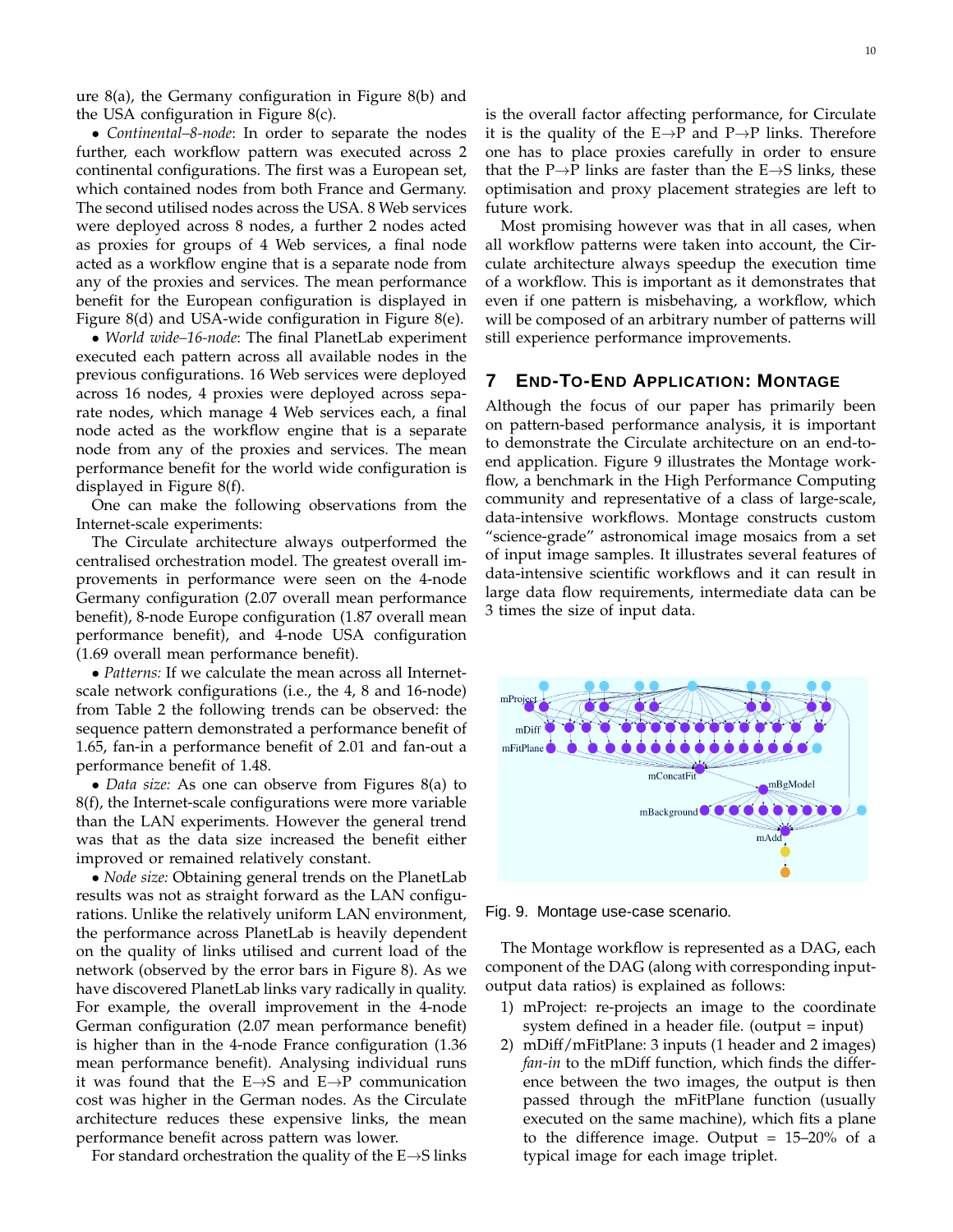

Fig. 10. Montage end-to-end performance (a), Montage individual phases performance (b) and proxy overhead (c).

- 3) mConcatFit: a simple concatenation of the plane fit parameters from multiple mDiff/mFitPlane jobs into a single file. *fan-in* pattern with 18 inputs (from different resources), which are passed through the mConcatFit function.
- 4) mBgModel: models the sky background using the plane fit parameters from mDiff/mFitPlane and computes planar corrections for the input images that will rectify the background across the entire mosaic. mBgModel is a *fan-out* pattern, where the output is distributed to 10 sinks.
- 5) mBackground/mAdd: the mBackground function rectifies the background in a single image, output = input. Data from each mBackground computation are sent to the mAdd function, which co-adds a set of reprojected images to produce a mosaic as specified in a template header file. This forms a *fan-in* pattern with 10 inputs to the mAdd function (output = 70–90% the size of inputs put together).

The Montage application (Web services and data) along with a set of proxies were deployed on PlanetLab nodes spanning the USA. Our deployment maintains the number of services (i.e., fan-ins and fan-outs), data sizes and importantly the input-output relationships of Montage.

Two experiments were performed: first, "single proxy" where each Web service is maintained by its own proxy, and "shared proxy" where groups of 4 Web services were maintained by a single proxy. Proxies and services were scattered across PlanetLab nodes spanning the USA, proxies were always deployed on a separate machine within the same domain as the Web service it is invoking and the workflow engine was always remote from both proxy and Web service. This deployment was executed 50 times across the PlanetLab framework. As with previous experiments the  $x$ -axis represents the size of the input file and 95% confidence intervals are provided for every mean performance benefit. A total of 13 data points were collected from 10MB to 240MB. As we are focusing purely on optimising data transfer, processing times in both models have not been taken into account as these remain the same regardless of the number of services served per proxy.

Figure 10(a) illustrates the end-to-end mean performance benefit of the Montage application using Circulate and standard centralised orchestration. Figure 10(b) illustrates the mean performance benefit (average across 13 data points and 50 runs) per phase of the Montage application and demonstrates how each phase collectively provides an end-to-end benefit. Phase 1 represents mProject to mFitPlane, phase 2 mConcatFit, phase 3 mBgModel, and phase 4 mBackground to mAdd.

The end-to-end Montage application resulted in a mean performance benefit of 6.95 for the single proxy configuration over all 13 data volumes tested.

This benefit increases slightly as the input data size increased: from an average of 6.4 (30 seconds for orchestration, 192 seconds for Circulate) at 10MB to an average of 7.6 (246 seconds for orchestration, 1869.6 for Circulate) at 240MB. The shared proxy configuration resulted in a mean performance benefit of 7.12, again the benefit increased slightly as the data size increased: from 6.5 (24 seconds for orchestration, 156 seconds for Circulate) at 10MB to 7.75 (216 seconds for orchestration, 1674 seconds for Circulate) at 240MB. The shared proxy resulted in a marginal benefit over the single proxy configuration due to reduced data transfer to and from proxies. With reference to the pattern-based performance analysis, we confirm that the benefit of using the Circulate architecture increases when isolated patterns are placed together to form a larger application.

## **7.1 Proxy Overhead**

Figure 10(c) displays the average time (as a ratio: nonproxy centralised time divided by Circulate elapsed time) it takes to make a single invocation to a vanilla Web service and obtain the result vs. an invocation to a proxy that invokes the service on the orchestration engines behalf and returns a reference to its data. The workflow engine is remote to both proxy and service. Results under the horizontal line indicate the vanilla approach is optimal, results over the line show a benefit of using the Circulate architecture.

Circulate effectively separates out the control flow and data flow messages from one another; the work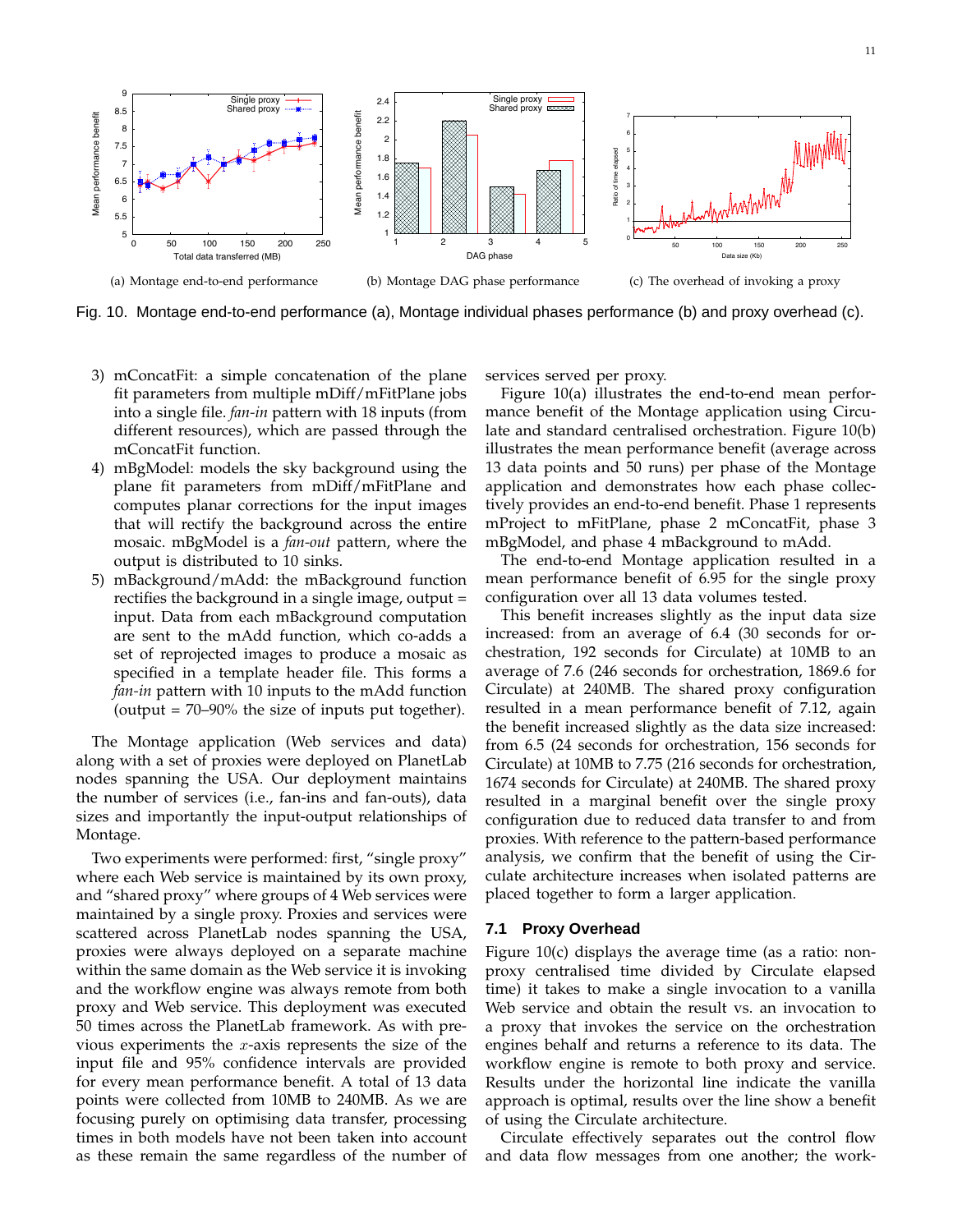flow engine invokes proxies with smaller control flow messages and proxies pass larger data flow messages directly to one another. Although workflow languages such as BPEL do not explicitly separate out these two types of messages it is useful to think of data transfer in this way. The proxy overhead experiment demonstrates that Circulate is only suited to workflows where large quantities of intermediate data flow between services in a workflow. From the results we conclude that due to the overhead of the proxy, when dealing with input data sizes of less than ∼100K of data the Circulate architecture offers no performance benefit to Web services. Anything over ∼100K of data the proxy begins to speedup the execution time of the invocation due to the storage of the results within the proxy.

# **8 RELATED WORK**

This Section discusses all related work from the literature, spanning pure choreography languages, enhancements to widely used modelling techniques, i.e., BPMN, decentralised orchestration, data flow optimisation architectures and Grid toolkits.

## **8.1 Choreography Languages**

For completeness it is important to discuss the current state-of-the-art in choreography techniques. There are an overwhelming number of pure orchestration languages. However, relatively few targeted specifically at choreography, the most prevalent being WS-CDL [5], BPEL4Chor [12] and Let's Dance [30].

There are even fewer complete implementations of choreography languages, this means that choreography techniques are rarely deployed in practice. For example, there are only two documented prototype implementations of the WS-CDL specification. WS-CDL+, an extended specification [18] has been implemented in prototype form, although only one version, version 0.1 has been released. A further partial implementation [14] of the WS-CDL specification is currently in the prototype phase. The other widely known implementation is pi4soa<sup>3</sup>, an Eclipse plugin that provides a graphical editor to compose WS-CDL choreographies and generate from them compliant BPEL. Maestro [11] is an implementation of the Let's Dance language and supports the static analysis of global models, the generation of local models from global ones, and the interactive simulation (not enactment) of both local and global modes. In the  $BPEL4Chor space, a Web-based editor<sup>4</sup> allows engineers$ to graphically build choreography models.

#### **8.2 Techniques in Data Transfer Optimisation**

There are a limited number of research papers that have identified the problem of a centralised approach to service orchestration.

12

The *Flow-based Infrastructure for Composing Autonomous Services* or FICAS [23] is a distributed data-flow architecture for composing software services. Composition of the services in the FICAS architecture is specified using the Compositional Language for Autonomous Services (CLAS), which is essentially a sequential specification of the relationships among collaborating services. This CLAS program is then translated by the build-time environment into a control sequence that can be executed by the FICAS runtime environment.

FICAS is intrusive to the application code as each application that is to be deployed needs to be wrapped with a FICAS interface. In contrast, our proxy approach is more flexible as the services themselves require no alteration and do not even need to know that they are interacting with a proxy. Furthermore our proxy approach introduces the concept of passing references to data around and deals with modern workflow standards.

*Service Invocation Triggers* [7], or simply Triggers are also a response to the bottleneck problem caused by centralised workflow engines. Triggers collect the required input data before they invoke a service, forwarding the results directly to where these data are required. For this decentralised execution to take place, a workflow must be deconstructed into sequential fragments that contain neither loops nor conditionals and the data dependencies must be encoded within the triggers themselves. This is a rigid and limiting solution and is a barrier to entry for the use of proxy technology. In contrast with our proxy approach, because data references are passed around, nothing in the workflow has to be deconstructed or altered, which means standard orchestration languages such as BPEL can be used to co-ordinate the proxies.

In [24] a similar (pure choreography) approach is also proposed. Authors introduce a methodology for transforming the orchestration logic in BPEL into a set of individual activities that co-ordinate themselves by passing tokens over shared, distributed tuple spaces. The model suitable for execution is called Executable Workow Networks (EWFN), a Petri nets dialect. This approach utilises a pure choreography model which has many additional modelling and enactment problems associated with it, due primarily to the complexity of message passing between distributed, concurrent processes.

*Data caching techniques* in Grid workflows are proposed in [8]. This architecture caches "virtual data" of previous queries, so any overlapping queries and processing do not have to be repeated. The Circulate architecture stores data at a proxy so that it can be transferred directly to the next stage of the workflow, avoiding costly network hops back to the workflow engine. It is then up to the user to clean up stored data afterwards, by using the methods discussed in Section 2.2. The automated data caching techniques proposed could be applied to the Circulate proxies to further enhance performance.

<sup>3.</sup> http://sourceforge.net/projects/pi4soa [24/02/11]

<sup>4.</sup> http://www.bpel4chor.org/editor [24/02/11]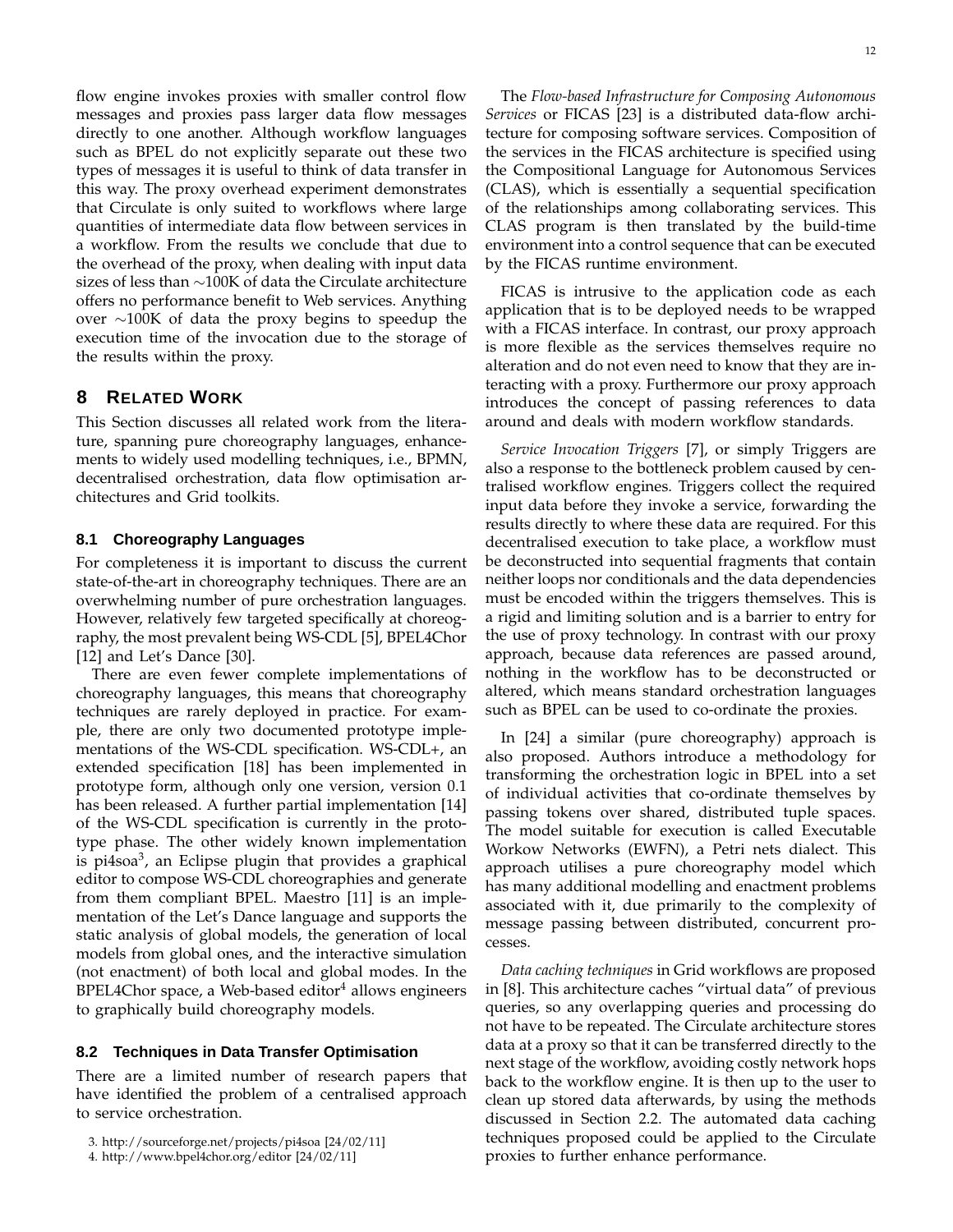#### **8.3 Third-party Data Transfers**

This paper focuses primarily on optimising serviceoriented workflows, where services are: not equipped to handle third-party transfers, owned and maintained by different organisations, and cannot be altered in anyway prior to enactment. For completeness it is important to discuss engines that support third-party transfers between nodes in task-based workflows.

*Directed Acyclic Graph Manager (DAGMan)* [10] submits jobs represented as a DAG to a Condor pool of resources. DAGMan removes the workflow bottleneck as data are transferred directly between vertices in a DAG however focuses purely on Condor bases Grid jobs and does not address the bottleneck problems associated with orchestrating service-oriented workflows.

*Triana* [27] is an open-source problem solving environment. It is designed to define, process, analyse, manage, execute and monitor workflows. Triana can distribute sections of a workflow to remote machines through a connected peer-to-peer network.

*OGSA-DAI* [19] is a middleware product that supports the exposure of data resources on to Grids. This middleware facilitates data streaming between local OGSA-DAI instances. Our architecture could be implemented on this platform to take advantages of its streaming model.

*Grid Services Flow Language (GSFL)* [21] addresses some of the issues discussed in this paper in the context of Grid services, in particular services adopt a peer-topeer data flow model. However, individual services have to be altered prior to enactment, which is an invasive and custom solution, something that is avoided in the Circulate architecture.

# **9 CONCLUSIONS**

As the number of services and the size of data involved in workflows increases, centralised orchestration techniques are reaching the limits of scalability, in standard orchestration: all data passes through a centralised engine resulting in unnecessary data transfer, wasted bandwidth and the engine to become a bottleneck to the execution of a workflow. Decentralised choreography techniques, although optimal in terms of data transfer are far more complex to build due to message passing between distributed, concurrent process and in practice and rarely deployed.

This paper has presented the Circulate architecture; a centralised orchestration model of control with a peerto-peer choreography model of data transfer. This extra functionality is achieved through the deployment of a lightweight proxy that provides a gateway and standard API to Web service invocation. Importantly, proxies can be deployed without disrupting current services and with minimal changes in the workflows that make use of them. This flexibility allows a gradual change of infrastructures, where one could concentrate first on improving data transfers between services that handle large amounts data.

An open-source Web services implementation, WS-Circulate, served as the platform for our evaluation across LAN and Internet-scale configurations through the PlanetLab network. Through our experimentation we have demonstrated that by reducing data transfer, the Circulate architecture significantly speeds up the execution time of workflows across common workflow patterns and network topologies. Moreover, it scales with data size and common workflow topologies, and consistently outperforms centralised orchestration techniques. The Montage DAG demonstrated that the benefit of using the Circulate architecture increases when isolated patterns are placed together to form a larger application.

Future work includes the following challenges:

• *Architecture evolution:* Although this paper has discussed a Web services-based implementation, Circulate is a general architecture and mappings could be provide to multiple back end technologies, e.g., Condor [22]. This would allow multiple technology sets to be optimised and orchestrated via a standard workow language and workflow engine.

• *Compressing Web service content:* Techniques e.g., gzipped SOAP<sup>5</sup> have been proposed to reduce the quantity of data transferred between Web services. We plan to integrate such techniques into the Circulate architecture.

• *Proxy placement:* This architecture also opens up a rich set of additional optimisations with respect to dynamic proxy deployment i.e., load balancing depending on network traffic.

• *Data transformation:* A common workow task is to change the output data from one service into a slightly different format to use as input into another service, this process is known as Shimming. This will affect the performance of a workow further as it introduces an extra service into the workow chain. If a shim is implemented as a custom transformation Web service this step will simply be included in the workflow specification. Future work includes implementing a shim loader component, where custom shims can be uploaded to the proxy, allowing shims to be performed locally at a proxy, avoiding the introduction of further network hops.

#### **REFERENCES**

- [1] W.M.P van der Aalst, A.H.M. ter Hofstede, B. Kiepuszewski, and A.P. Barros. Workflow patterns. *Distributed and Parallel Databases*, 14:5–51, 2003.
- [2] Apache Axis. http://ws.apache.org/axis [24/02/11].
- [3] A. Barker and J. van Hemert. Scientific Workflow: A Survey and Research Directions. In Roman Wyrzykowski and et al., editors, *Seventh International Conference on Parallel Processing and Applied Mathematics, Revised Selected Papers*, volume 4967 of *LNCS*, pages 746–753. Springer, 2008.
- [4] A. Barker, J. B. Weissman, and J. van Hemert. Orchestrating Data-Centric Workflows. In *The 8th IEEE International Symposium on Cluster Computing and the Grid (CCGrid)*, pages 210–217. IEEE Computer Society, 2008.

5. http://www.ibm.com/developerworks/webservices/library/ ws-sqzsoap.html [24/02/11]